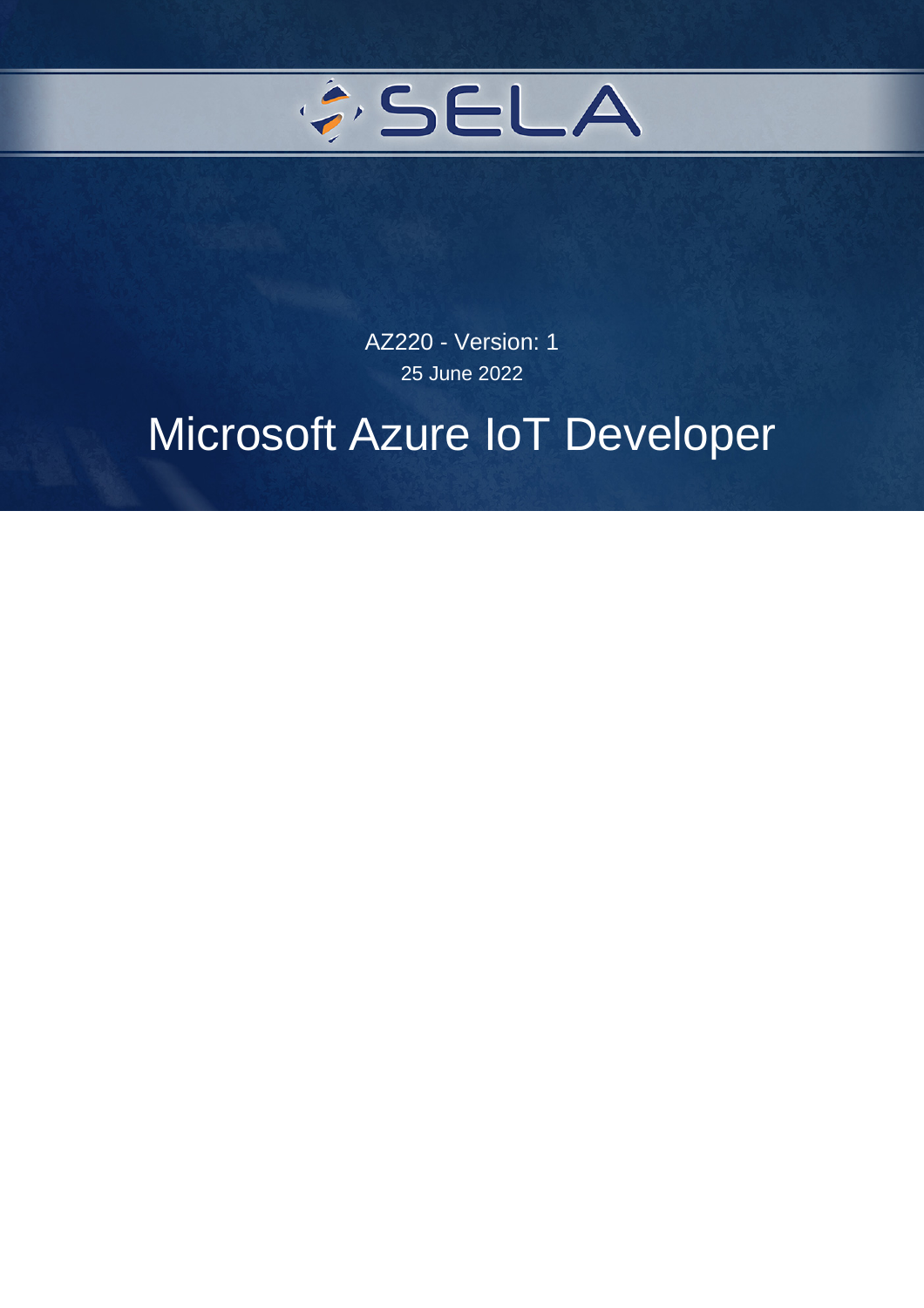

# Microsoft Azure IoT Developer  $\frac{1}{\sqrt{2}}$

AZ220 - Version: 1

# **4 days Course**

#### Description: Ī

This course provides students with the skills and knowledge required to successfully create and maintain the cloud and edge portions of an Azure IoT solution. The course includes full coverage of the core Azure IoT services such as IoT Hub, Device Provisioning Services, Azure Stream Analytics, Time Series Insights, and more. In addition to the focus on Azure PaaS services, the course includes sections on IoT Edge, device management, monitoring and troubleshooting, security concerns, Azure Digital Twins, and Azure IoT Central.

#### Intended audience: Ï

The Azure IoT Developer is responsible for the implementation and the coding required to create and maintain the cloud and edge portion of an IoT solution. In addition to configuring and maintaining devices by using Azure IoT services and other Microsoft tools, the IoT Developer also sets up the physical devices and is responsible for maintaining the devices throughout the life cycle. The IoT Developer implements designs for IoT solutions, including device topology, connectivity, debugging and security. For Edge device scenarios, the IoT Developer also deploys compute/containers and configures device networking, which could include various edge gateway implementations. The IoT Developer implements designs for solutions to manage data pipelines, including monitoring and data transformation as it relates to IoT. The IoT Developer works with data engineers and other stakeholders to ensure successful business integration. IoT Developers should have a good understanding of Azure services, including data storage options, data analysis, data processing, and the Azure IoT PaaS versus SaaS options. IoT Developers should have basic programming skills in at least one Azure-supported language, including C#, Node.js, C, Python, or Java.

# Prerequisites: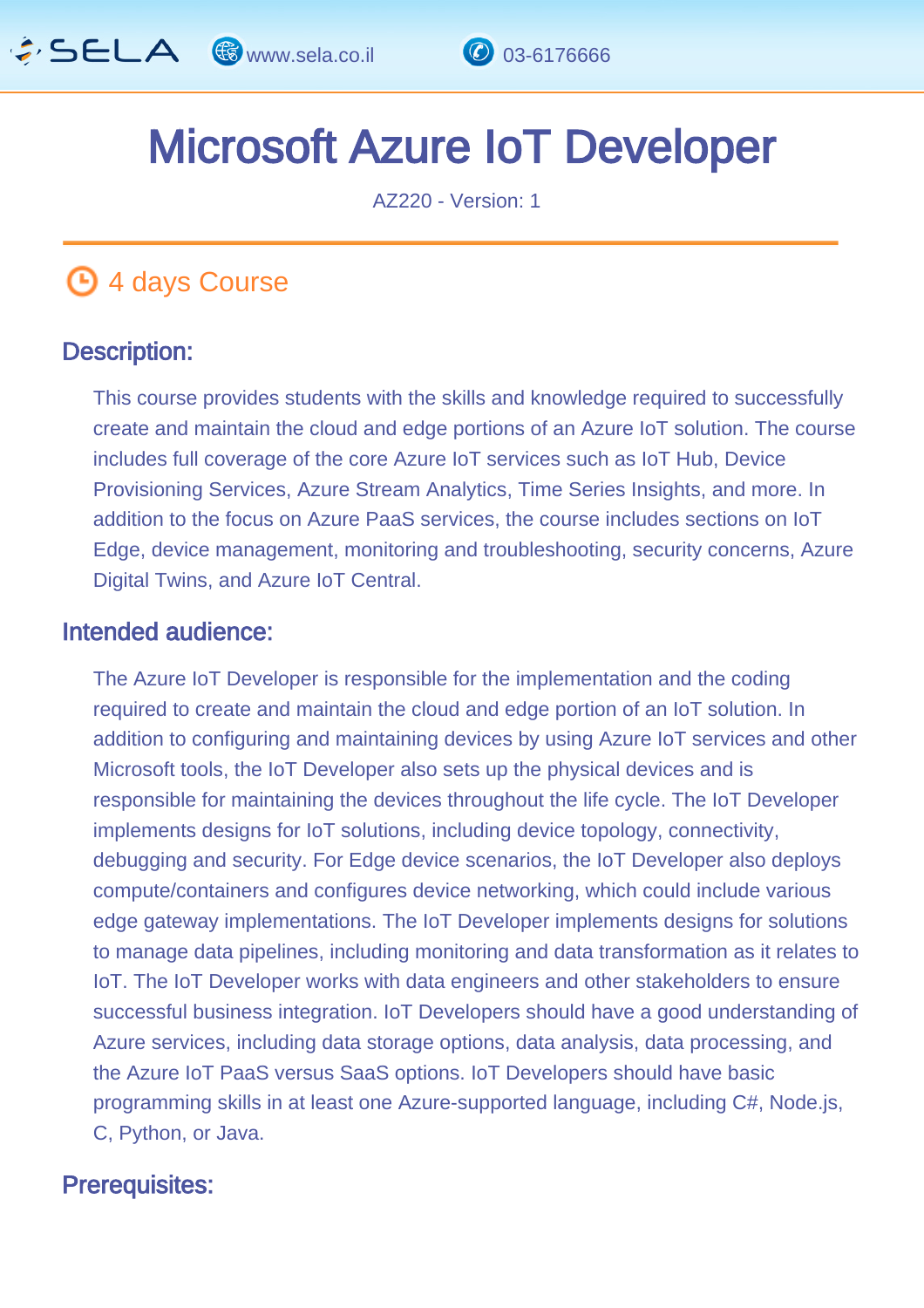

Data Processing Experience: General understanding of data storage and data processing is a recommended but not required.

#### Objectives: Ĭ

Create, configure, and manage an Azure IoT hub.

Provision devices by using IoT Hub and DPS, including provisioning at scale.

Establish secure 2-way communication between devices and IoT Hub.

Implement message processing by using IoT Hub routing and Azure Stream Analytics.

Configure the connection to Time Series Insights and support business integration requirements.

Implement IoT Edge scenarios using marketplace modules and various edge gateway patterns.

Implement IoT Edge scenarios that require developing and deploying custom modules and containers.

Implement device management using device twins and direct methods.

Implement solution monitoring, logging, and diagnostics testing.

Recognize and address security concerns and implement Azure Security Center for IoT.

Build an Azure Digital Twins solution that integrates upstream and downstream services.

Build an IoT Solution by using Azure IoT Central and recognize SaaS opportunities for IoT.

#### Topics: J.

# Module 1: Introduction to IoT and Azure IoT Services

- Business Opportunities for IoT
- Introduction to IoT Solution Architecture
- IoT Hardware and Cloud Services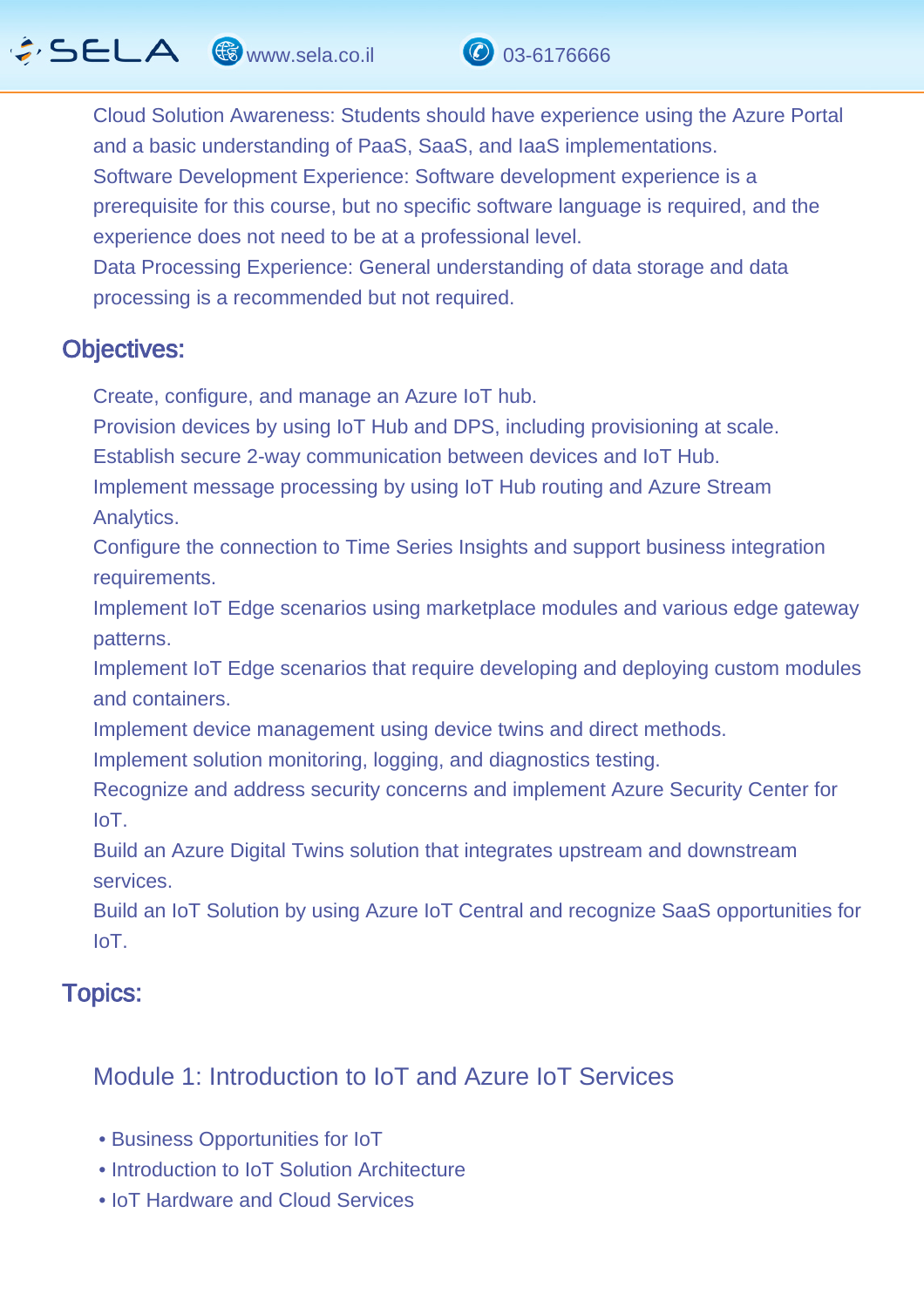



#### • Lab Scenarios for this Course

Module 2: Devices and Device Communication

- IoT Hub and Devices
- IoT Developer Tools
- Device Configuration and Communication

## Module 3: Device Provisioning at Scale

- Device Provisioning Service Terms and Concepts
- Configure and Manage the Device Provisioning Service
- Device Provisioning Tasks

## Module 4: Message Processing and Analytics

- Messages and Message Processing
- Data Storage Options
- Azure Stream Analytics

#### Module 5: Insights and Business Integration

- Business Integration for IoT Solutions
- Data Visualization with Time Series Insights
- Data Visualization with Power BI

## Module 6: Azure IoT Edge Deployment Process

- Introduction to Azure IoT Edge
- Edge Deployment Process
- Edge Gateway Devices

## Module 7: Azure IoT Edge Modules and Containers

• Develop Custom Edge Modules